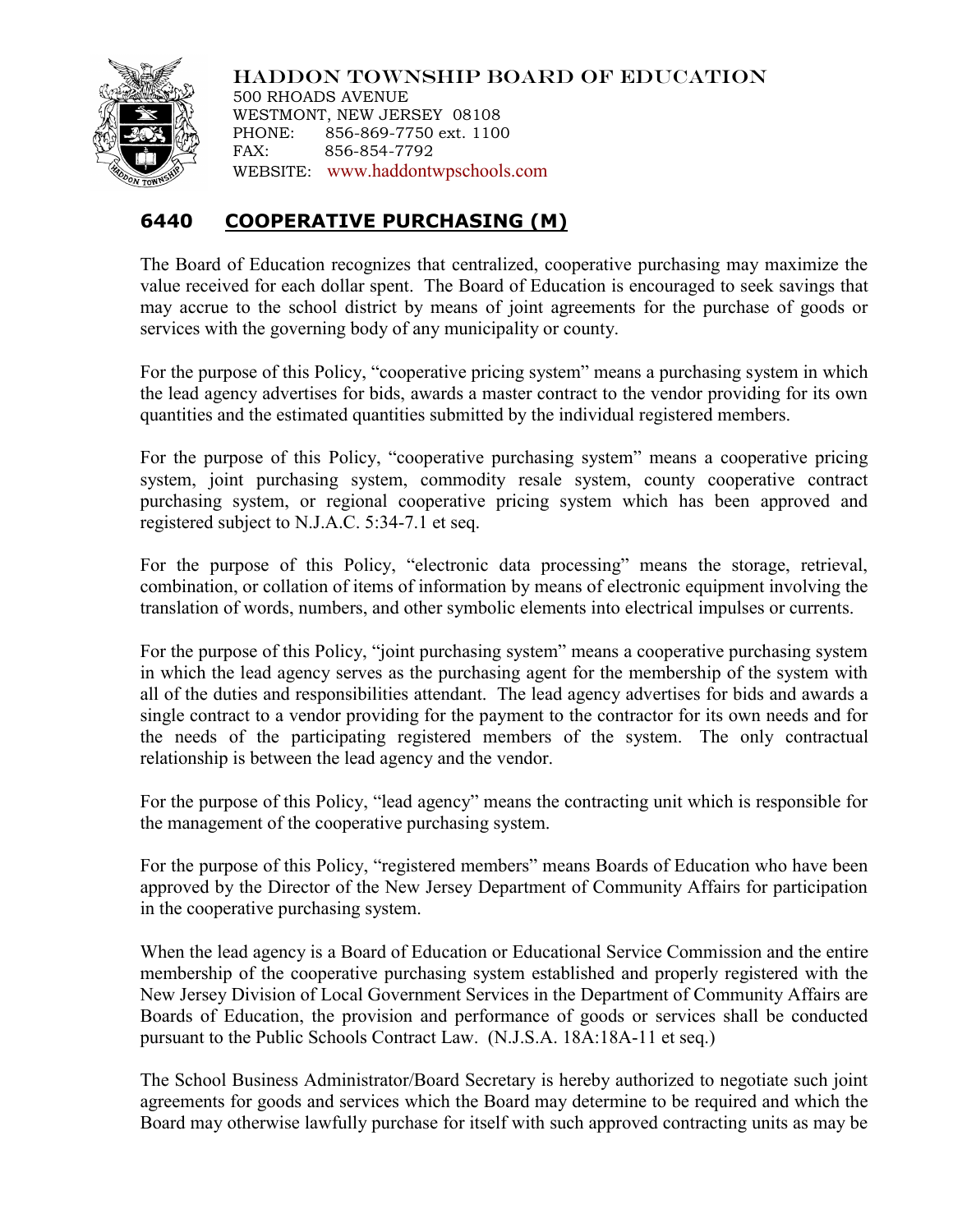appropriate in accordance with State law, the policies of this Board, and the dictates of sound purchasing procedures.

In accordance with the provisions of N.J.S.A. 18A:18A-12, a cooperative or joint purchase agreement(s) shall be entered into by resolution adopted by each participating Board of Education, municipality, or county, and shall set forth the categories of goods or services to be provided or performed; the manner of advertising for bids and the awarding of contracts; the method of payment by each participating Board of Education, municipality or county, and other matters deemed necessary to carry out the purposes of the agreement. Agreements for cooperative and joint purchasing will be subject to all bidding requirements imposed by law. Purchases made through the State Treasury Department may be made without bid.

Each participant's share of expenditures for purchases under any such agreement shall be appropriated and paid in the manner set forth in the agreement and in the same manner as for other expenses of the participant.

In accordance with the provisions of N.J.S.A. 18A:18A-14.2, the Board may by contract or lease provide electronic data processing services for the Board of Education of another school district; and may undertake with such other Board, the joint operation of electronic data processing of their official records and other information relative to their official activities, services and responsibilities. The records and other information originating with any Board participating in such contract or lease may be combined, compiled, and conjoined with the records and other information of any and all participating local units for the purposes of such electronic data processing; and any provisions of law requiring such records to be kept confidential or to be retained by any Board or any officer or agency thereof shall be deemed to be isolated thereby.

A contract or lease to provide electronic data processing services shall set forth the charge for all services provided, or in the case of a joint undertaking the proportion of the cost each party thereto shall assume and specify all the details of the management of the joint undertaking, and any other matters that may be deemed necessary for insertion therein, and may be amended from time to time by the contracting parties in accordance with N.J.S.A. 18A:18A-14.3.

For the purpose of carrying into execution a contract or lease for a joint enterprise under N.J.S.A. 18A:18A-14.4, any party to such contract may act as agent for any or all parties in acquiring, by lease, purchase or otherwise, any property, facilities or services, in appointing such officers and employees as may be necessary and directing its activities, to the same extent as a Board of Education is authorized to do separately.

In the event that any controversy or dispute shall arise among the parties (except a municipality or county) to any such contract, the same shall be referred to the Executive County Superintendent of the county in which the districts are situated for determination and the determination shall be binding, subject to appeal to the Commissioner of Education pursuant to law. In the event the districts are in more than one county, the controversy or dispute shall be referred to the Executive County Superintendents of the counties for joint determination, and if they shall be unable to agree upon a joint determination within thirty days, the controversy or dispute shall be referred to the Commissioner of Education for determination.